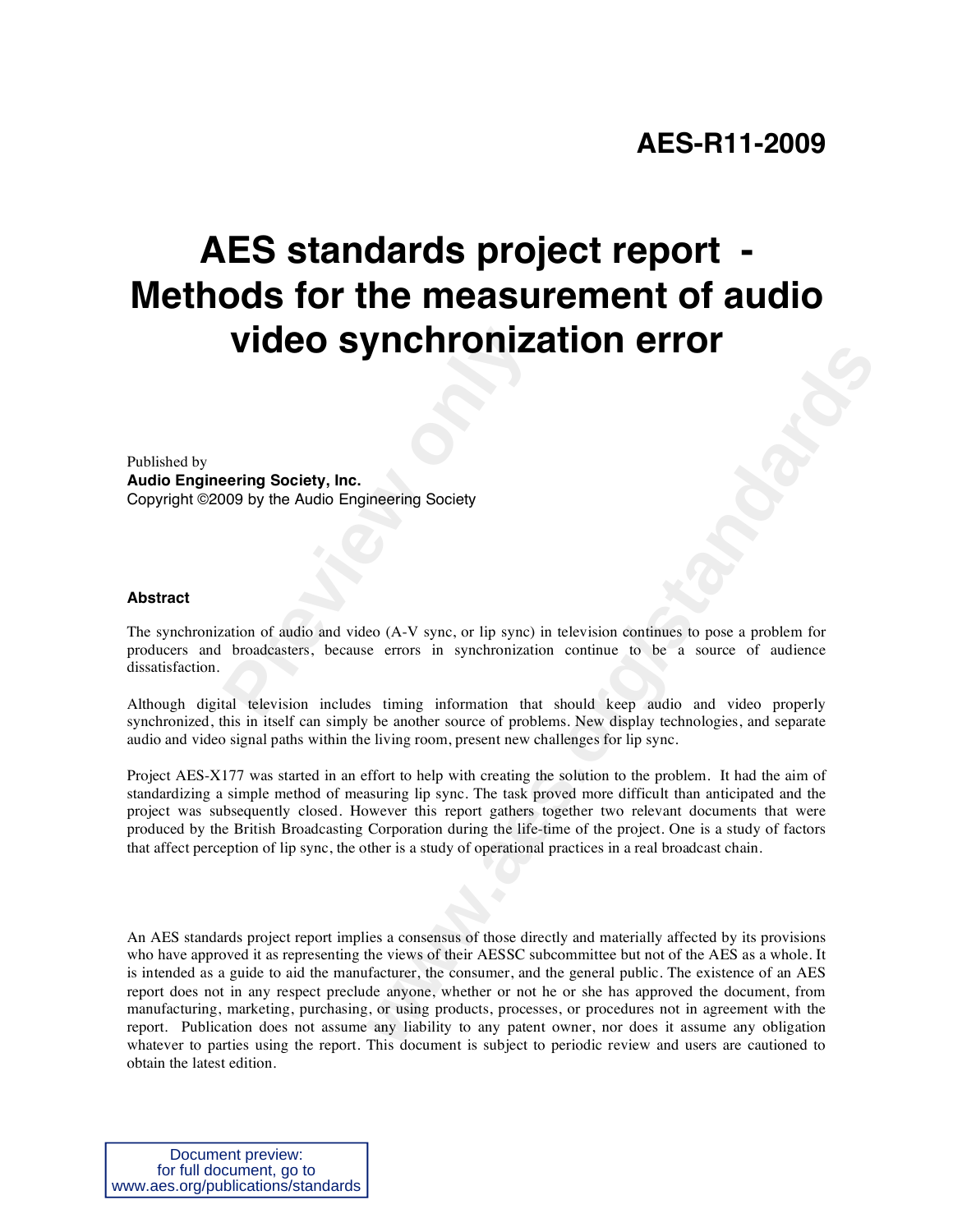### - 2 -

### **Contents**

| Annex A: Factors affecting perception of A-V synchronization in television 5 |  |
|------------------------------------------------------------------------------|--|
|                                                                              |  |

| Particular | <b>WANNARD CONSTRUCTION OF</b> |
|------------|--------------------------------|
|            |                                |
|            |                                |
|            |                                |
|            |                                |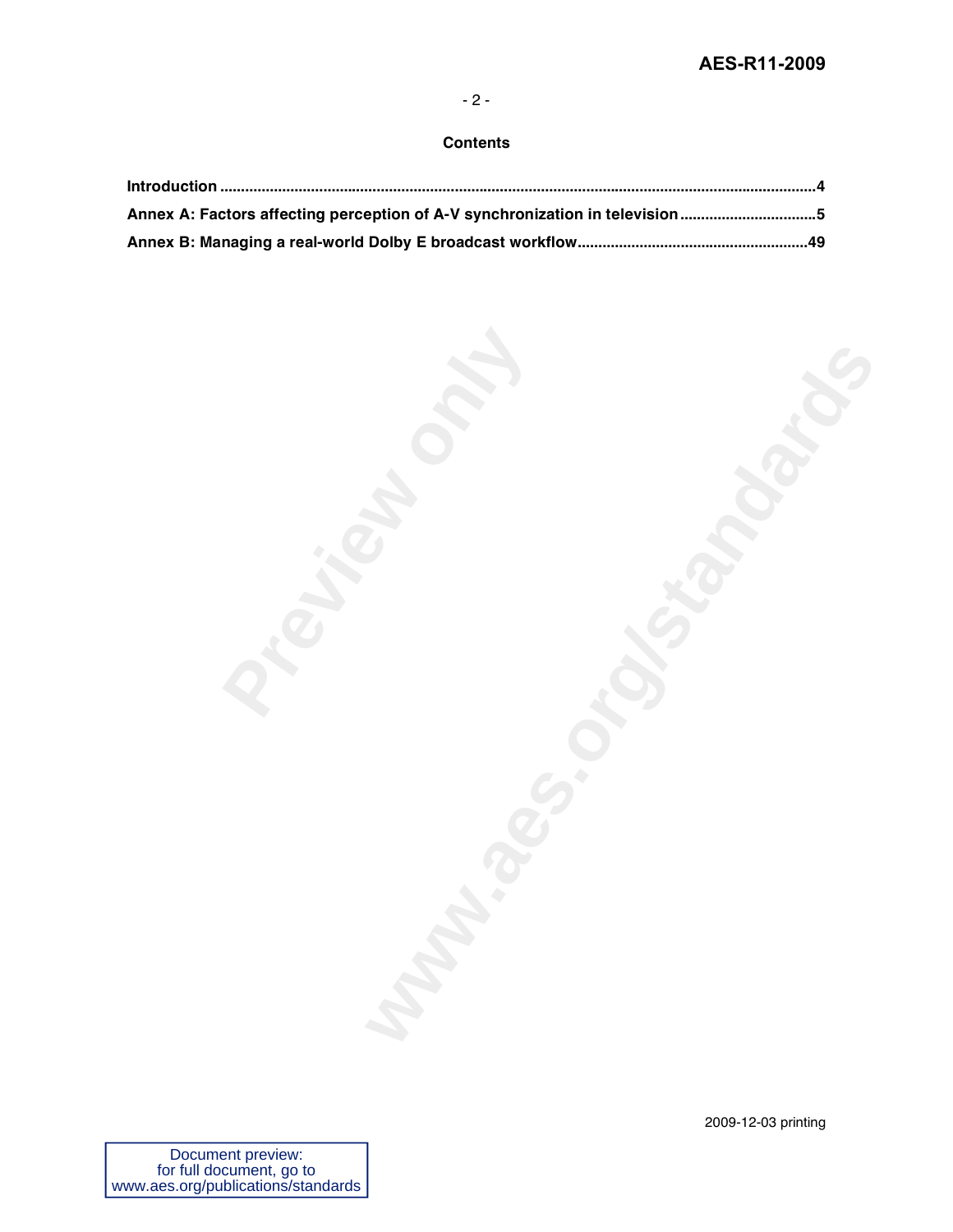## **AES-R11-2009**

### - 3 -

#### **Foreword**

This foreword is not part of the AES standards project report - *Methods for the measurement of audio video synchronization error,* AES-R11-2009

This report was developed by SC-02-01 in project AES-X177. Although digital television includes timing information that should keep audio and video properly synchronized, this in itself can simply be another source of problems. New display technologies, and separate audio and video signal paths within the living room, present new challenges for audio/video synchronization, or lip sync.

Figure 11 Simple method of measuring lip sync. The task p<br>bsequently closed. However this report gathers<br>e British Broadcasting Corporation during the life-<br>eption of lip sync, the other is a study of operational<br>was devel Project AES-X177 was started in an effort to help with creating the solution to the problem. It had the aim of standardizing a simple method of measuring lip sync. The task proved more difficult than anticipated and the project was subsequently closed. However this report gathers together two relevant documents that were produced by the British Broadcasting Corporation during the life-time of the project. One is a study of factors that affect perception of lip sync, the other is a study of operational practices in a real broadcast chain.

The document was developed in draft by A.Mason.

S. Harris Chairman, SC-02-01 Working Group on Digital Audio Measurement Techniques